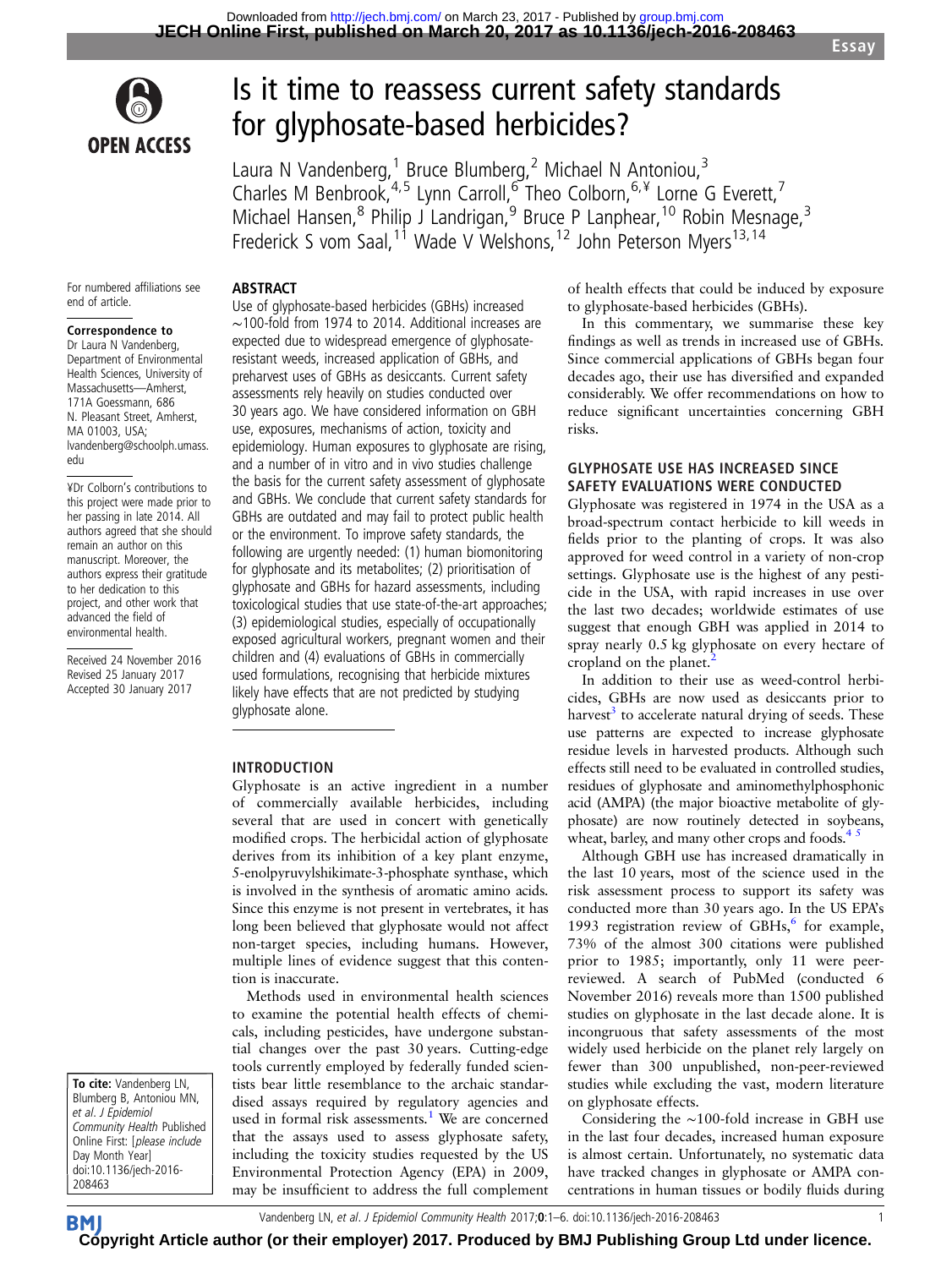this period. For this reason, we recommend that glyphosate and AMPA should be monitored by the US Centers for Disease Control and Prevention (US CDC) in its National Health and Nutrition Examination Survey (NHANES) biomonitoring programme, as well as other biomonitoring programmes around the world. Studies of the general population to evaluate actual exposures via diet (rather than hypothetical inferred exposures), as well as studies in occupationally exposed individuals (eg, pesticide sprayers as well as production workers), are both needed.

## ARE HUMANS AFFECTED BY GBHS?

There are few human epidemiology studies examining the impact of glyphosate on human diseases. Unexplained chronic kidney disease has killed thousands of rice farm workers in Sri Lanka<sup>7</sup> and sugarcane workers in Central America; $\frac{8}{3}$  exposure to herbicides including GBHs has been documented in some of these populations.<sup>[9](#page-4-0)</sup> Some epidemiologists have hypothesised that epidemics of chronic kidney disease among male agricultural workers result from the interactions of the herbicide with hard drinking water and associated metals.<sup>7</sup> 9 Others have attributed these health conditions to dehydration.<sup>[10](#page-4-0)</sup> Neither explanation is plausible because such plantation work in these regions has been going on for centuries while the epidemic of kidney failure and herbicide use are recent phenomena.

A number of other studies have evaluated the association between exposures to GBHs and other health effects in humans including cancer. In fact, some of the most compelling studies in human populations suggest associations between GBHs and non-Hodgkin lymphoma.<sup>[11 12](#page-4-0)</sup> Cancer end points will be discussed later in this commentary.

Without appropriate epidemiological and biomonitoring studies, any association between glyphosate and AMPA concentrations found in human tissues and fluids with disease will remain uncertain. Epidemiological studies are urgently needed to augment the ability of risk assessors to draw better conclusions about the safety of GBHs. Such studies should evaluate short-term and long-term health outcomes including DNA damage and cancer.

## RECENT STUDIES RAISE NEW QUESTIONS ABOUT GBH SAFETY

In laboratory animals, glyphosate can disrupt reproductive development in male rats, $\frac{13}{13}$  $\frac{13}{13}$  $\frac{13}{13}$  and male and female fish.<sup>14 15</sup> Studies in fish and the amphibian Xenopus laevis demonstrate that developmental exposures to GBHs induce malformations in craniofacial structures and the brain, although the mechanism underlying these effects is not fully understood.<sup>[16 17](#page-4-0)</sup> Research from controlled laboratory studies also suggests that GBHs may contribute to liver,<sup>[18](#page-4-0)</sup> hepatorenal<sup>[19](#page-4-0)–22</sup> and cardiovascular damage; $^{23}$   $^{24}$  some of these effects may be due to altered ion flux in these tissues.<sup>[25](#page-4-0)</sup> GBHs are also recognised to cause serious eye damage based on evaluation of six separate studies.<sup>[26](#page-4-0)</sup> Finally, GBH exposures have been shown to induce oxidative stress<sup>[27](#page-4-0)</sup> and genotoxicity<sup>[28](#page-4-0)</sup> in vitro and in vivo.

In a previous consensus statement, we analysed these data and raised concerns over the setting of 'safe' levels of exposure by regulatory agencies around the world; $29$  other comprehensive reviews of the toxicity literature also provide an excellent overview of the effects of glyphosate and GBHs on a range of end points.[30 31](#page-4-0)

Recently, there has been debate over the possibility that glyphosate is an endocrine disruptor.[13 14 32](#page-4-0)–<sup>34</sup> Studies in cell culture showed that glyphosate induces endocrine-mediated

effects on end points relevant to toxicity, as well as cell proliferation[.32 33](#page-4-0) In contrast, using their Endocrine Disruptor Screening Program (EDSP), the US EPA's recent review of glyphosate dismissed statistically significant differences consistent with oestrogenic activity in some assays (eg, altered vitellogenin levels in a fish short-term reproduction assay) because they fol-lowed a non-monotonic dose response.<sup>[35](#page-4-0)</sup> The final conclusion of the US EPA was that 'there was no convincing evidence' that glyphosate interacts with endocrine pathways. Significant criticisms of the EDSP assays have been raised by endocrinologists, and others have expressed concern about the failure of the EPA to acknowledge non-monotonic dose responses, which have been documented for other endocrine disruptors.<sup>[36](#page-4-0)</sup> Other agencies including the European Food Safety Authority (EFSA) have used the EDSP data to suggest that there is not sufficient evidence to conclude that glyphosate is an endocrine disruptor, but the 2015 EFSA report does note that 'signs of endocrine activity… could not be completely ruled out' in some of these assays.<sup>3</sup>

In December 2009, the US EPA issued a 'Glyphosate Final Work Plan (FWP) registration review<sup>[38](#page-4-0)</sup> that identified uncertainties about the toxicity of glyphosate. For example, the EPA announced its plan to require that registrants conduct acute and subchronic neurotoxicity studies as well as an immunotoxicity study. The EPA also acknowledged that AMPA had not been evaluated for ecological risk assessments. Since this testing is supposed to be conducted by the registrants, it is unclear whether testing is underway, will actually be completed, or will be published in the peer-reviewed literature. Thus, additional studies, using state-of-the-art approaches, are needed to better elucidate the effects of glyphosate and GBHs on non-target species. We recommend that scientists and entities independent of the registrants, (eg, the US National Toxicology Program (NTP)) should prioritise glyphosate and GBHs for hazard assessments. In fact, the US EPA also proposed a collaborative research plan with the NTP, which calls for NTP to help provide answers to four research questions: (1) comparisons of the toxicity of glyphosate versus GBH formulations; (2) provide publicly available data on glyphosate's effects on cancer-related end points; and (3) non-cancer end points; (4) finally, investigate the mechanisms by which glyphosate and GBHs induce toxic and adverse effects.<sup>[39](#page-4-0)</sup> Several of these points are addressed further below.

## GBHS ARE CHEMICAL MIXTURES, AND MAY BE MORE TOXIC THAN GLYPHOSATE ALONE

GBHs are always used as a mixture of glyphosate plus numerous other so called inert ingredients, which are added to alter the herbicide's physicochemical properties and enhance its herbicidal action. Some inert ingredients or chemicals are used to enhance the adhesion of glyphosate to plant surfaces (eg, alkyl polyglycosides), whereas others facilitate its penetration of plant cell walls and into plant tissues (eg, ethoxylated tallow amines) to exert its herbicidal effects. Unfortunately, the full list of these chemicals, collectively known as adjuvants or coformulants, is treated as a trade secret by the manufacturers; the composition of GBHs are unknown and available data on the hazards posed by different mixtures remain limited.

Chemical mixtures can have effects that are more potent than the effects of individual ingredients.<sup>40</sup> GBHs have been shown to be more toxic than glyphosate. $41-44$  $41-44$  It also should be noted that some of the studies discussed in the previous section of this review evaluated GBHs, and thus likely reveal effects that may not be observed if studies examined only the active ingredient.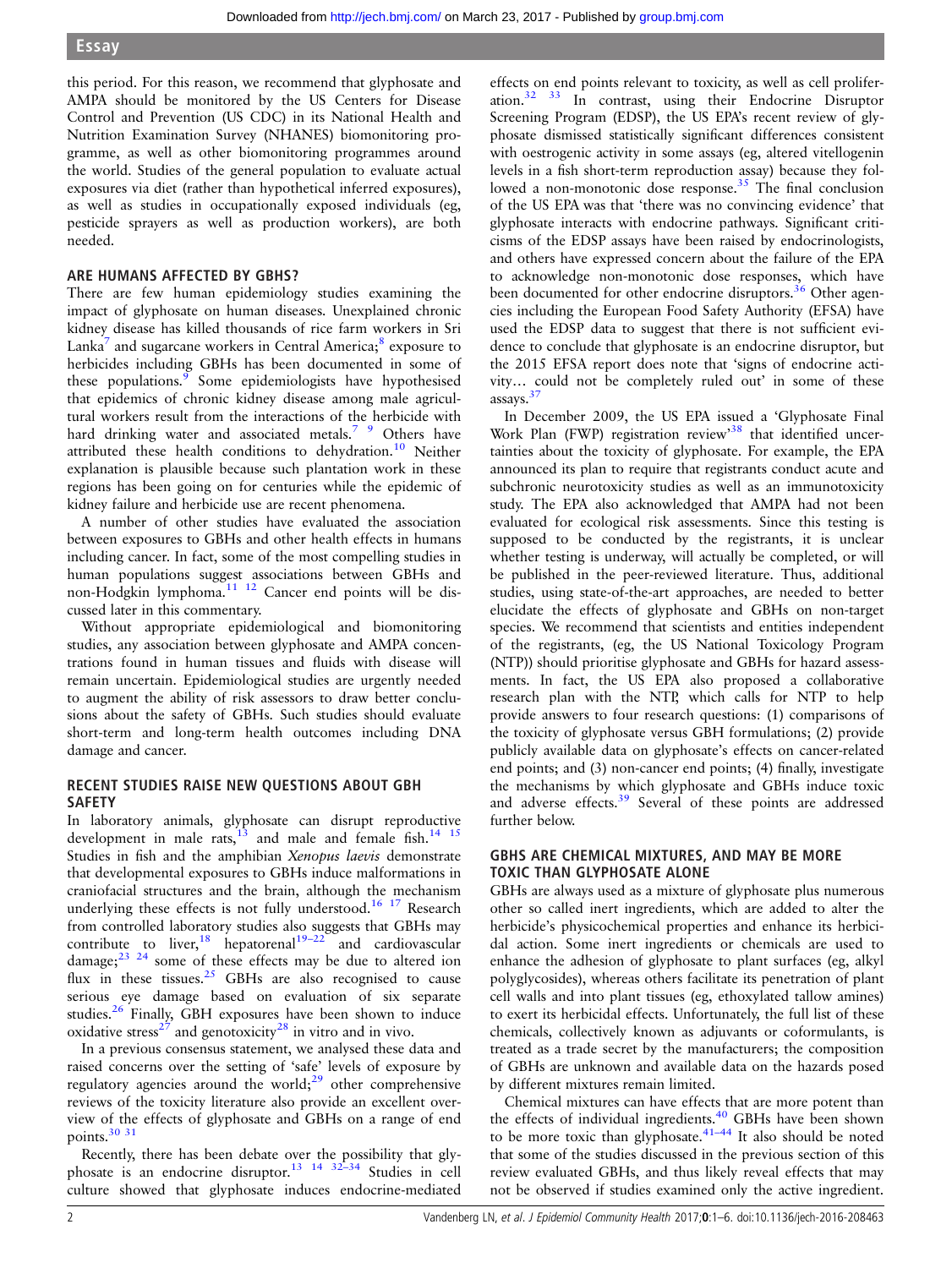These results reveal that GBH safety evaluations focused on glyphosate alone can underestimate toxicity and are insufficient to assess relevance to human and environmental exposures. Although the number of commercial formulations is extensive and will be difficult to study comprehensively, we propose that the most widely applied GBH formulations should be tested in parallel with glyphosate alone.

## IS GLYPHOSATE A HUMAN CARCINOGEN?

Over the last few years, glyphosate has received significant attention by the public as well as regulatory agencies around the world. In the European Union, safety evaluations on glyphosate have recently been conducted by the European Chemicals Agency (ECHA) and EFSA; in the USA, meetings by evaluation committees within the US EPA scheduled for fall 2016 were cancelled so the agency could supplement the panel of experts with additional members who have expertise in epidemiology. In December 2016, an EPA scientific advisory panel was charged with evaluating the human carcinogenic potential of glyphosate only, not GBHs. The conclusions of this panel have not yet been released.

The WHO's International Agency for Research on Cancer (IARC) working group's 2015 decision to classify glyphosate as a grade 2A probable human carcinogen followed an extensive review and evaluation of the weight of all available evidence.<sup>45</sup> The outcome was driven by: (1) limited human evidence from case–control epidemiology studies, including high-quality studies reporting a link with non-Hodgkin lymphoma;  $^{11}$   $^{12}$  (2) *sufficient* evidence from unpublished animal studies analysed by the US EPA, which identified an elevated frequency of rare kidney tumours in male mice, hemangiosarcoma in male mice, pancreatic islet-cell adenoma in male rats, and skin tumours and other non-malignant growths in mice and (3) strong mechanistic evidence, such as numerous studies demonstrating that glyphosate is genotoxic and can induce oxidative stress in humans, human cells, non-human mammals and non-mammalian species (data reviewed in depth in ref. [46\)](#page-4-0). Other data from unpublished studies that have been reviewed in the peer-reviewed literature could not be evaluated by IARC because the data were not publicly available; some of these studies also suggest increases in lymphoma in male mice exposed even to the lowest doses evaluated (14.5 mg/kg/day) (see study 13 evaluated in ref. [47\)](#page-4-0).

A joint meeting on pesticides residues ( JMPR) in the WHO used the IARC hazard assessment evaluation (eg, concluding that glyphosate is a probable human carcinogen) to establish a safe level of exposure for humans. In their most recent evaluation, JMPR would not exclude the possibility that glyphosate is a human carcinogen, but concluded that it 'is unlikely to pose a carcinogenic risk to humans from exposure through the diet'.<sup>[48](#page-4-0)</sup> The JMPR did not conduct a quantitative assessment to estimate cancer risk at current dietary exposures, and, more crucially, did not evaluate actual dietary exposures in any population.

The IARC classification was made based on an analysis of the entire body of evidence, including the evaluation of GBH (mixtures) and not glyphosate alone, as IARC requires that 'the body of evidence is considered as a whole...'.<sup>[49](#page-4-0)</sup> A 2016 review of the carcinogenic potential of glyphosate by EFSA contrasts with the IARC conclusions. $37$  EFSA concluded that 'glyphosate is unlikely to pose a carcinogenic hazard to humans' but notes that it drew its conclusions based only on studies of glyphosate alone; studies of GBHs were not included in the EFSA assessment. Other agencies in the European Union, including the German Federal Institute for Risk Assessment, have similarly focused on studies of the active ingredient, failing to consider

all studies of GBHs. $50$  Furthermore, the EFSA monograph notes that studies that demonstrate the genotoxicity of glyphosate that were considered by IARC were not considered by EFSA because they did not follow prescribed guidelines for study reporting (eg, good laboratory practices, or GLP); $37$  this argument has also been made to eliminate studies conducted within academia in other risk assessments, $1$  despite evidence that academic laboratory research can be well designed and properly reported in the absence of  $GLP<sup>51</sup>$  $GLP<sup>51</sup>$  $GLP<sup>51</sup>$  Importantly, studies conducted according to GLP (including study 13 evaluated in ref. [47\)](#page-4-0) that suggest causal links between glyphosate and cancer in exposed rodents have been dismissed by agencies including the EPA and EFSA due to speculation about a viral infection in the animal colony, even though no adverse health effects of such an infection have been shown[.26](#page-4-0)

After the release of the IARC and EFSA expert conclusions, there were a number of public discussions and articles written for lay audiences describing how these organisations could come to conflicting results after reviewing the same literature. These discussions revealed that the same literature often was not evaluated: IARC examined studies of GBH and glyphosate whereas EFSA only evaluated studies of glyphosate; IARC examined all studies whereas EFSA gave priority to studies conducted according to GLP. Finally, IARC has strict conflict of interest rules about the experts that serve on its panels, whereas other agencies including EFSA do not exclude experts that have received monetary compensation from chemical manufacturers. There is evidence that the presence of individuals with conflicts of interest on regulatory panels can influence the integrity of decision making. $\frac{5}{3}$ 

## WHERE DOES THE BURDEN OF PROOF OF SAFETY LIE?

The EFSA report, evaluating only studies of glyphosate and not GBH mixtures, concluded that there was no evidence to conclude that it is a carcinogen. $37$  The European Commission has not yet accepted the EFSA conclusion; in 2016, because European Union member states failed to take action against glyphosate, the European Commission extended its approval for its use under certain circumstances for 18 months, giving ECHA this time to review glyphosate's classification. In the interim, the Commission recommended that an adjuvant, ethoxylated tallow amine, be banned from GBHs; that spraying of public parks, playgrounds and gardens be minimised; and that preharvest uses be minimised.<sup>54</sup> It will be up to the individual member states to approve and enforce these recommendations.

In the USA, the Federal Insecticide, Fungicide, and Rodenticide Act (FIFRA, (7 U.S.C. §136 et seq. (1996))) requires chemical manufacturers to demonstrate that a pesticide will not cause 'unreasonable adverse effects on the environment'. Although FIFRA allows risks to humans and the environment to be balanced by the benefits of a pesticide's use, this can only be accomplished if sufficient data are available to support safety. It also can only be accomplished if the full costs of exposure, including costs to human health, are quantified (see ref.  $55$  for a discussion of the costs of other environmental chemicals).

FIFRA places the burden to demonstrate that a pesticide is safe on the manufacturers and registrants. Yet the knowledge gaps that currently exist preclude the drawing of conclusions that GBHs are safe as currently used. FIFRA provides the US EPA with the means to restrict the use of pesticides, to update registered pesticides (like glyphosate) with new safety information, and to take action when new evidence of adverse environmental or human health effects are reported (7 U.S.C. §136 et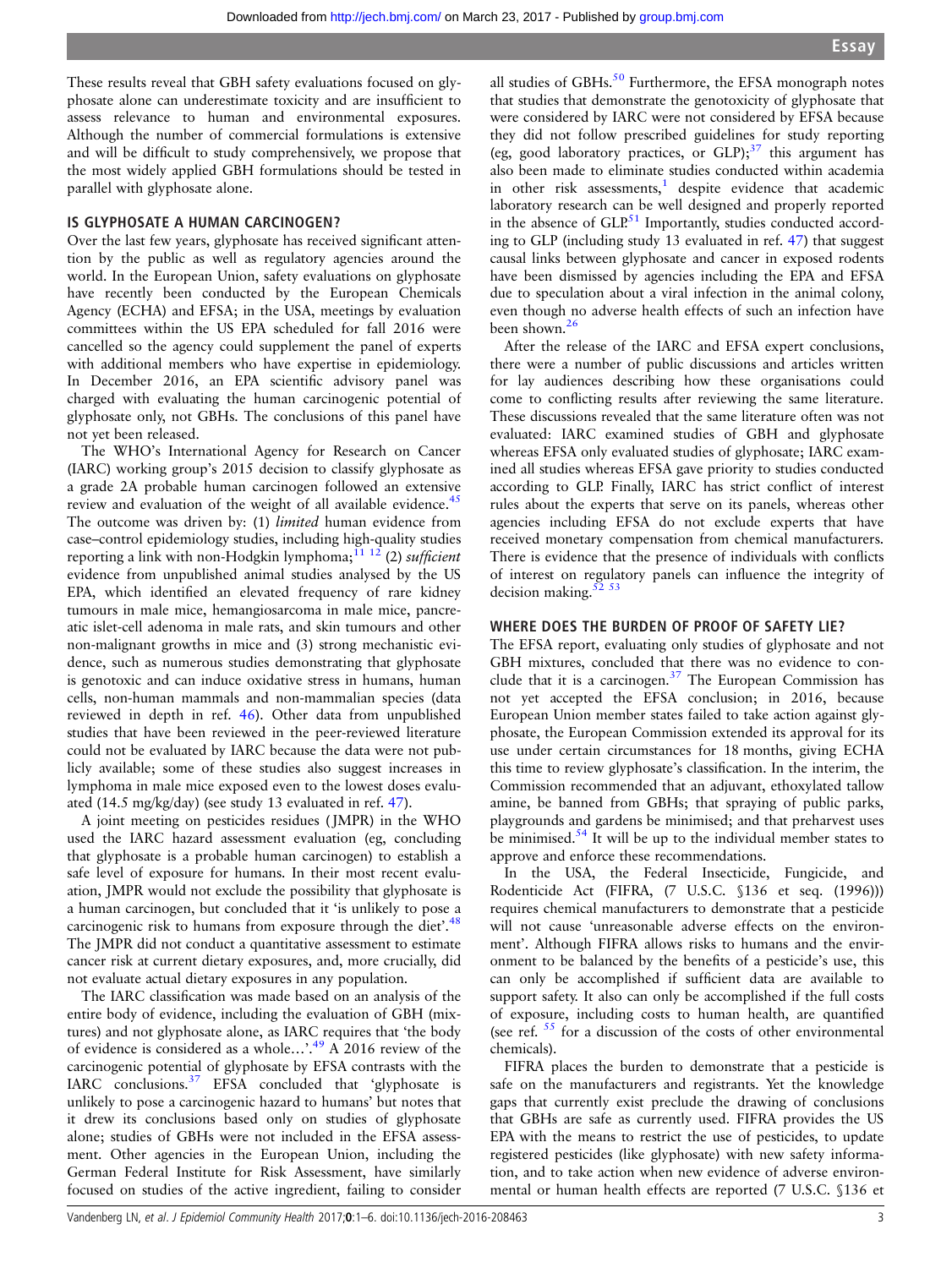seq. (1996)). The studies we have outlined in this commentary, together with the burden of proof for safety on the chemical manufacturer, clearly suggests that such actions are needed.

## **CONCLUSIONS**

In this commentary, we have identified factors that heighten concerns over the adequacy of safety assessments, and by extension, permitted levels of exposure to glyphosate and GBHs. These factors include increased use of GBHs on crops and for non-crop weed control, leading to measurable concentrations of glyphosate and AMPA in foodstuffs and likely increases in human exposures. The lack of biomonitoring data and epidemiological studies remain important data gaps. A small number of controlled laboratory studies using contemporary scientific approaches have identified adverse effects of glyphosate and GBHs at much lower doses than those used to make risk assessment decisions. Although there is controversy and debate regarding the carcinogenic and endocrine disrupting potential of these compounds, conclusions such as those drawn by IARC call into question the safety of GBHs beyond 'reasonable certainty of no harm'. Considering what is now known about glyphosate from studies published over the last three decades, as well as the knowledge gaps that continue to raise concerns, we conclude that current safety standards for GBHs are outdated and may fail to protect public health and the environment.

## What is already known

- ▸ Glyphosate is a widely used herbicide, and its use continues to rise
- ▸ Epidemiology studies suggest associations between GBH exposures and adverse health outcomes including chronic kidney disease and some cancers
- ▸ A small number of rodent studies suggest that glyphosate can induce cancers
- The effects of chemical mixtures can be more toxic than the effects of individual compounds

## What this study adds

- ▶ We call for improved biomonitoring of glyphosate and its metabolites in human populations
- ▸ We recommend that hazard assessments using state-of-theart technical approaches be conducted on glyphosate and GBHs
- ▸ Epidemiological studies examining occupationally exposed workers, pesticide manufacturers, and vulnerable populations are needed
- ▸ After review of all evaluations, we conclude that the current safety standards are outdated and fail to protect public health and the environment.

### Author affiliations <sup>1</sup>

<sup>1</sup>Department of Environmental Health Sciences, School of Public Health and Health Sciences, University of Massachusetts—Amherst, Amherst, Massachusetts, USA <sup>2</sup> <sup>2</sup>Department of Developmental and Cell Biology, University of California, Irvine, California, USA

<sup>3</sup>Department of Medical and Molecular Genetics, Faculty of Life Sciences and

Medicine, King's College London, London, UK <sup>4</sup> University of Newcastle, Newcastle, UK <sup>5</sup>Benbrook Consulting Services, Enterprise, Oregon, USA 6 TEDX, The Endocrine Disruption Exchange, Paonia, Colorado, USA 7 L. Everett & Associates, Santa Barbara, California, USA 8 Consumers Union, Yonkers, New York, USA <sup>9</sup>Department of Preventive Medicine, Icahn School of Medicine at Mount Sinai, New York, New York, USA 10Child & Family Research Institute, BC Children's Hospital, University of British

Columbia, Vancouver, British Columbia, Canada<br><sup>11</sup> Division of Biological Sciences, University of Missouri, Columbia, Missouri, USA

<sup>12</sup>Department of Biomedical Sciences, University of Missouri-Columbia, Columbia, Missouri, USA<br><sup>13</sup>Environmental Health Sciences, Charlottesville, Virginia, USA

<sup>14</sup>Carnegie Mellon University, Pittsburgh, Pennsylvania, USA

Acknowledgements The authors gratefully acknowledge support from the World Federation of Scientists, which funded travel for many of the authors to attend the 48th Session of the International Seminars on Planetary Emergencies and Associated Events, where work on this manuscript was conducted.

Contributors All authors participated in conference calls and group discussions about this topic. LNV wrote the first draft. Additional text was contributed by BB. All authors reviewed, edited and agreed to publish this manuscript.

Funding Wallace Genetic Foundation; Marisla Foundation; World Federation of Scientists; Broad Reach Fund.

Competing interests LNV has received grants from the National Institutes of Health and funding from the Cornell Douglas foundation. She has been reimbursed for travel expenses by numerous organisations including SweTox, Israel Environment Fund, the Mexican Endocrine Society, Advancing Green Chemistry, ShiftCon, US EPA, CropLife America, BeautyCounter, and many universities, to speak about endocrine disrupting chemicals. She received payment as an expert witness in a case about a commercial plastic with suspected endocrine disrupting properties. MNA receives support from the Sustainable Food Alliance, Breast Cancer UK, The Sheepdrove Trust (UK) and the Safe Food Institute (Australia). CMB is principal of Benbrook Consulting Services, Enterprise, OR. He received support in a grant to Washington State University from the Ceres Trust. BB is a named inventor on several patents related to nuclear receptor function and testing (US 5 861 274; 6 200 802; 6 815 168; 6 274 321; 6 391 847; 6 756 491; 6 809 178; 6 984 773), some of which generate royalty income. He has received grant support from the U.S. National Institutes of Health, National Science Foundation, American Heart Association, State of California, and the Swedish Environmental Agency FORMAS. He receives occasional research gifts from Advancing Green Chemistry and occasional travel awards from professional societies and non-profit organizations in the US and elsewhere. None of these constitutes an actual, or perceived conflict of interest. LC and TC are employed by TEDX, The Endocrine Disruption Exchange, Paonia, CO. Contributions by Lynn Carroll and Theo Colborn were supported entirely by grants to TEDX from the Winslow Foundation and the Wallace Genetic Foundation. LGE is principle of L. Everett and Associates, Santa Barbara, CA. MH is employed by the Consumers Union, Yonkers, NY. BPL served as an expert witness in California for the plaintiffs in a public nuisance case of childhood lead poisoning, a Proposition 65 case on behalf of the California Attorney General's Office, a case involving lead-contaminated water in a new housing development in Maryland, and Canadian tribunal on trade dispute about using lead-free galvanised wire in stucco lathing but he received no personal compensation for these services. He is currently representing the government of Peru as an expert witness in a suit involving Doe Run versus Peru, but he is receiving no personal compensation. BPL has served as a paid consultant on a US Environmental Protection Agency research study, NIH research awards and the California Department of Toxic Substance Control. BPL has received federal research awards from the National Institute of Environmental Health Sciences, the US Environmental Protection Agency, the Centers for Disease Control and the US Department of Housing and Urban Development. He is also the recipient of federal research awards from the Canada Institutes of Health Research and Health Canada. FSvS has received grants from the National Institutes of Health, National Science Foundation, National Institute of Mental Health, US Department of Agriculture, US Geological Survey, Environmental Protection Agency, Food and Drug Administration, Purina-Mills Corporation, Environmental Health Sciences, John Merck Fund, Johnson Family foundation, Mitchell Kapor Foundation, Passport Foundation, Weldon Springs Foundation and W. Alton Jones Foundation; he has received payment for consulting on a number of cases involving bisphenol A and has received cash awards from the Heinz Family Foundation and Jenifer Altman Foundation as well as honoraria to speak at numerous scientific conferences and universities. WVW received support from the Jenifer Altman Foundation. JPM is employed by Environmental Health Sciences, Charlottesville, VA. He received support from the Broad Reach Fund, the Marisla Foundation and the Wallace Genetic Foundation for this work.

Provenance and peer review Commissioned; externally peer reviewed.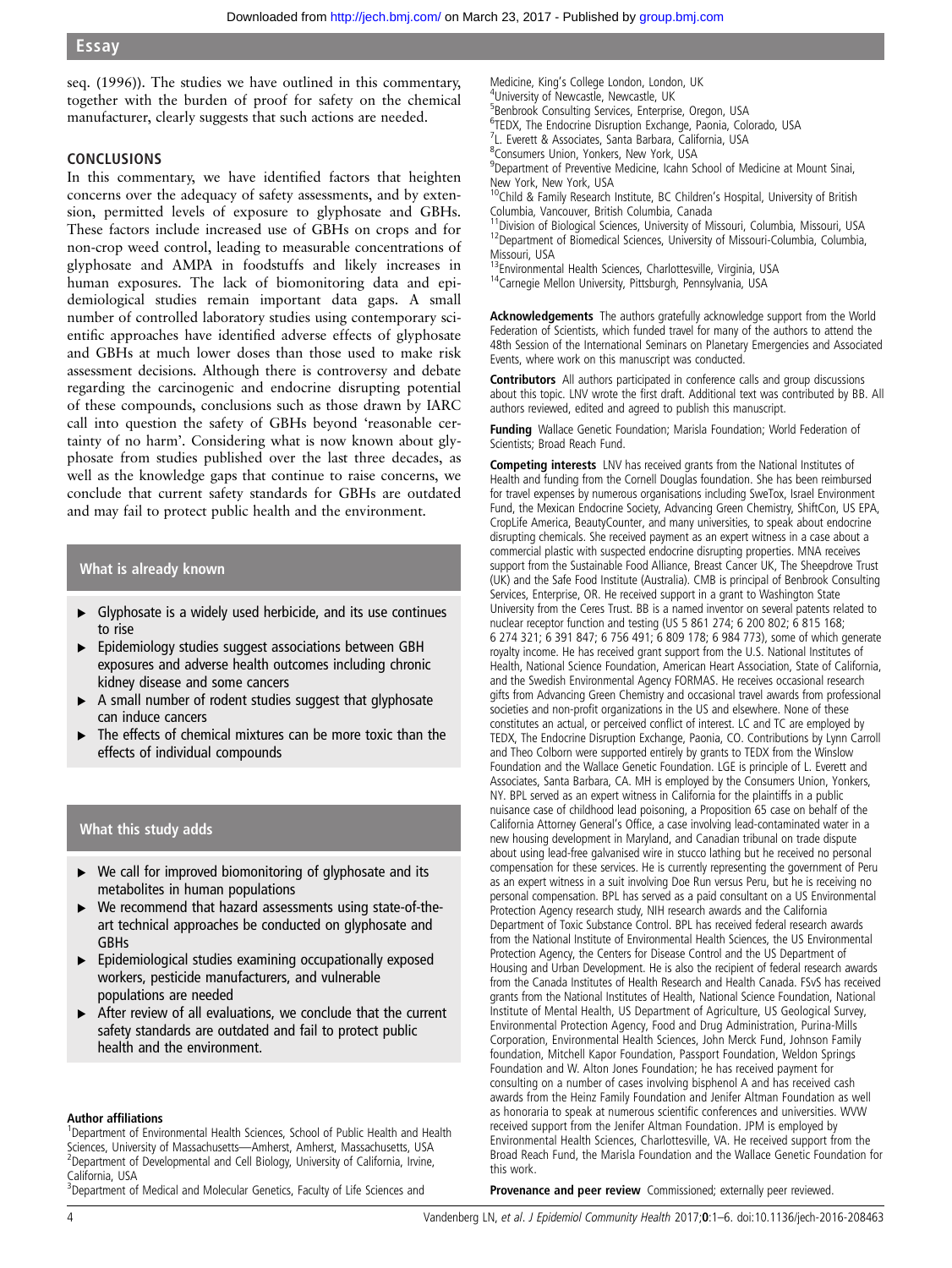<span id="page-4-0"></span>Open Access This is an Open Access article distributed in accordance with the Creative Commons Attribution Non Commercial (CC BY-NC 4.0) license, which permits others to distribute, remix, adapt, build upon this work non-commercially, and license their derivative works on different terms, provided the original work is properly cited and the use is non-commercial. See: [http://creativecommons.org/](http://creativecommons.org/licenses/by-nc/4.0/) [licenses/by-nc/4.0/](http://creativecommons.org/licenses/by-nc/4.0/)

## **REFERENCES**

- Myers JP, vom Saal FS, Akingbemi BT, et al. Why public health agencies cannot depend on good laboratory practices as a criterion for selecting data: the case of bisphenol A. [Environ Health Perspect](http://dx.doi.org/10.1289/ehp.0800173) 2009;117:309-15.
- 2 Benbrook CM. Trends in glyphosate herbicide use in the United States and globally. [Environ Sci Eur](http://dx.doi.org/10.1186/s12302-016-0070-0) 2016;28:3.
- 3 Monsanto International sarl, Monsanto Europe SA. The agronomic benefits of glyphosate in Europe: review of the benefits of glyphosate per market use. http://www.monsanto.com/products/documents/ glyphosate-background-materials/agronomic%20benefits%20of%20glyphosate %20in%20europe.pdf, 2010:1–82.
- 4 Bøhn T, Cuhra M, Traavik T, et al. Compositional differences in soybeans on the market: glyphosate accumulates in roundup ready GM soybeans. [Food Chem](http://dx.doi.org/10.1016/j.foodchem.2013.12.054) 2014;153:207–15.
- 5 National Agricultural Statistics Service. NASS releases 2012 chemical use data for soybeans and wheat. In: agricultural statistics Board, ed. 2013. [http://usda.](http://usda.mannlib.cornell.edu/usda/current/AgriChemUsFC/AgriChemUsFC-05-15-2013.txt) [mannlib.cornell.edu/usda/current/AgriChemUsFC/AgriChemUsFC-05-15-2013.](http://usda.mannlib.cornell.edu/usda/current/AgriChemUsFC/AgriChemUsFC-05-15-2013.txt) [txt.](http://usda.mannlib.cornell.edu/usda/current/AgriChemUsFC/AgriChemUsFC-05-15-2013.txt)
- 6 US EPA. Reregistration Eligibility Decision: Glyphosate. EPA 738-R-93-014. 1993.
- Jayasumana C, Gunatilake S, Senanayake P. Glyphosate, hard water and nephrotoxic metals: are they the culprits behind the epidemic of chronic kidney disease of unknown etiology in Sri Lanka? [Int J Environ Res Public Health](http://dx.doi.org/10.3390/ijerph110202125) 2014;11:2125–47.
- 8 Peraza S, Wesseling C, Aragon A, et al. Decreased kidney function among agricultural workers in El Salvador. [Am J Kidney Dis](http://dx.doi.org/10.1053/j.ajkd.2011.11.039) 2012;59:531-40.
- 9 Jayasumana C, Paranagama P, Agampodi S, et al. Drinking well water and occupational exposure to hjerbicides is associated with chronic kidney disease, in Padavi-Sripura, Sri Lanka. [Environ Health](http://dx.doi.org/10.1186/1476-069X-14-6) 2015;14:6.
- 10 Crowe J, Wesseling C, Solano BR, et al. Heat exposure in sugarcane harvesters in Costa Rica. [Am J Ind Med](http://dx.doi.org/10.1002/ajim.22204) 2013;56:1157–64.
- 11 Eriksson M, Hardell L, Carlberg M, et al. Pesticide exposure as risk factor for non-Hodgkin lymphoma including histopathological subgroup analysis. [Int J Cancer](http://dx.doi.org/10.1002/ijc.23589) 2008;123:1657–63.
- 12 De Roos AJ, Zahm SH, Cantor KP, et al. Integrative assessment of multiple pesticides as risk factors for non-Hodgkin's lymphoma among men. [Occup Environ](http://dx.doi.org/10.1136/oem.60.9.e11) [Med](http://dx.doi.org/10.1136/oem.60.9.e11) 2003;60:E11.
- 13 Romano MA, Romano RM, Santos LD, et al. Glyphosate impairs male offspring reproductive development by disrupting gonadotropin expression. [Arch Toxicol](http://dx.doi.org/10.1007/s00204-011-0788-9) 2012;86:663–73.
- Armiliato N, Ammar D, Nezzi L, et al. Changes in ultrastructure and expression of steroidogenic factor-1 in ovaries of zebrafish Danio rerio exposed to glyphosate. [J Toxicol Environ Health Part A](http://dx.doi.org/10.1080/15287394.2014.880393) 2014;77:405–14.
- 15 Lopes FM, Varela Junior AS, Corcini CD, et al. Effect of glyphosate on the sperm quality of zebrafish Danio rerio. [Aquat Toxicol](http://dx.doi.org/10.1016/j.aquatox.2014.07.006) 2014;155:322-6.
- 16 Paganelli A, Gnazzo V, Acosta H, et al. Glyphosate-based herbicides produce teratogenic effects on vertebrates by impairing retinoic acid signaling. [Chem Res](http://dx.doi.org/10.1021/tx1001749) [Toxicol](http://dx.doi.org/10.1021/tx1001749) 2010;23:1586–95.
- 17 Roy NM, Carneiro B, Ochs J. Glyphosate induces neurotoxicity in zebrafish. *[Environ](http://dx.doi.org/10.1016/j.etap.2016.01.003)* [Toxicol Pharmacol](http://dx.doi.org/10.1016/j.etap.2016.01.003) 2016;42:45–54.
- 18 Mesnage R, Renney G, Séralini GE, et al. Multiomics reveal non-alcoholic fatty liver disease in rats following chronic exposure to an ultra-low dose of Roundup herbicide. [Sci Rep](http://dx.doi.org/10.1038/srep39328) 2017;7:39328.
- 19 Séralini GE, Clair E, Mesnage R, et al. Republished study: long-term toxicity of a Roundup herbicide and a Roundup-tolerant genetically modified maize. [Environ Sci](http://dx.doi.org/10.1186/s12302-014-0014-5) [Eur](http://dx.doi.org/10.1186/s12302-014-0014-5) 2014;26:14.
- 20 Benedetti AL, Vituri Cde L, Trentin AG, et al. The effects of sub-chronic exposure of Wistar rats to the herbicide Glyphosate-Biocarb. [Toxicol Lett](http://dx.doi.org/10.1016/j.toxlet.2004.04.008) 2004;153: 227–32.
- 21 Mesnage R, Arno M, Costanzo M, et al. Transcriptome profile analysis reflects rat liver and kidney damage following chronic ultra-low dose Roundup exposure. [Environ Health](http://dx.doi.org/10.1186/s12940-015-0056-1) 2015;14:70.
- 22 Uren Webster TM, Santos EM. Global transcriptomic profiling demonstrates induction of oxidative stress and of compensatory cellular stress responses in brown trout exposed to glyphosate and Roundup. [BMC Genomics](http://dx.doi.org/10.1186/s12864-015-1254-5) 2015;16:32.
- 23 Roy NM, Ochs J, Zambrzycka E, et al. Glyphosate induces cardiovascular toxicity in Danio rerio. [Environ Toxicol Pharmacol](http://dx.doi.org/10.1016/j.etap.2016.08.010) 2016;46:292-300.
- 24 Gress S, Lemoine S, Séralini GE, et al. Glyphosate-based herbicides potently affect cardiovascular system in mammals: review of the literature. [Cardiovasc Toxicol](http://dx.doi.org/10.1007/s12012-014-9282-y) 2015;15:117–26.
- 25 Gress S, Lemoine S, Puddu PE, et al. Cardiotoxic electrophysiological effects of the herbicide roundup((R)) in rat and rabbit ventricular myocardium in vitro. [Cardiovasc](http://dx.doi.org/10.1007/s12012-014-9299-2) [Toxicol](http://dx.doi.org/10.1007/s12012-014-9299-2) 2015;15:324–35.
- 26 BAuA Federal Institute for Occupational Safety and Health. Proposal for harmonized classification and labelling. Substance name: N-(phosphonomethyl)glycine; Glyphosate (ISO). In: EChA, ed. 2016. [https://www.echa.europa.eu/documents/](https://www.echa.europa.eu/documents/10162/13626/clh_report_glyphosate_en.pdf) [10162/13626/clh\\_report\\_glyphosate\\_en.pdf](https://www.echa.europa.eu/documents/10162/13626/clh_report_glyphosate_en.pdf).
- 27 Larsen K, Najle R, Lifschitz A, et al. Effects of sub-lethal exposure of rats to the herbicide glyphosate in drinking water: glutathione transferase enzyme activities, levels of reduced glutathione and lipid peroxidation in liver, kidneys and small intestine. [Environ Toxicol Pharmacol](http://dx.doi.org/10.1016/j.etap.2012.09.005) 2012;34:811–18.
- 28 Alvarez-Moya C, Silva MR, Ramírez CV, et al. Comparison of the in vivo and in vitro genotoxicity of glyphosate isopropylamine salt in three different organisms. [Genet](http://dx.doi.org/10.1590/S1415-47572014000100016) [Mol Biol](http://dx.doi.org/10.1590/S1415-47572014000100016) 2014;37:105–10.
- 29 Myers JP, Antoniou MN, Blumberg B, et al. Concerns over use of glyphosate-based herbicides and risks associated with exposures: a consensus statement. *[Environ](http://dx.doi.org/10.1186/s12940-016-0117-0)* [Health](http://dx.doi.org/10.1186/s12940-016-0117-0) 2015;15:19.
- 30 Mesnage R, Defarge N, Spiroux de Vendômois J, et al. Potential toxic effects of glyphosate and its commercial formulations below regulatory limits. [Food Chem](http://dx.doi.org/10.1016/j.fct.2015.08.012) [Toxicol](http://dx.doi.org/10.1016/j.fct.2015.08.012) 2015;84:133–53.
- 31 Antoniou M, Habib MEM, Howard CV, et al. Teratogenic effects of glyphosate-based herbicides: divergence of regulatory decisions from scientific evidence. J Environ Anal Toxicol 2012;S4:006.
- 32 Thongprakaisang S, Thiantanawat A, Rangkadilok N, et al. Glyphosate induces human breast cancer cells growth via estrogen receptors. [Food Chem Toxicol](http://dx.doi.org/10.1016/j.fct.2013.05.057) 2013;59:129–36.
- 33 Gasnier C, Dumont C, Benachour N, et al. Glyphosate-based herbicides are toxic and endocrine disruptors in human cell lines. [Toxicology](http://dx.doi.org/10.1016/j.tox.2009.06.006) 2009;262:184-91.
- 34 Walsh LP, McCormick C, Martin C, et al. Roundup inhibits steroidogenesis by disrupting steroidogenic acute regulatory (StAR) protein expression. *[Environ Health](http://dx.doi.org/10.1289/ehp.00108769)* [Perspect](http://dx.doi.org/10.1289/ehp.00108769) 2000;108:769-76.
- 35 US EPA. Chemical: Glyphosate. EDSP: weight of evidence analysis of potential interaction with the estrogen, androgen or thyroid pathways. 2015. [http://www.epa.](http://www.epa.gov/sites/production/files/2015-06/documents/glyphosate-417300_2015-06-29_txr0057175.pdf) [gov/sites/production/](http://www.epa.gov/sites/production/files/2015-06/documents/glyphosate-417300_2015-06-29_txr0057175.pdf)fi[les/2015-06/documents/glyphosate-417300\\_2015-06-29\\_](http://www.epa.gov/sites/production/files/2015-06/documents/glyphosate-417300_2015-06-29_txr0057175.pdf) [txr0057175.pdf.](http://www.epa.gov/sites/production/files/2015-06/documents/glyphosate-417300_2015-06-29_txr0057175.pdf)
- 36 Vandenberg LN, Colborn T, Hayes TB, et al. Hormones and endocrine-disrupting chemicals: low-dose effects and nonmonotonic dose responses. [Endocr Rev](http://dx.doi.org/10.1210/er.2011-1050) 2012;33:378–455.
- 37 EFSA. Conclusion on the peer review of the pesticide risk assessment of the active substance glyphosate. [EFSA J](http://dx.doi.org/10.2903/j.efsa.2015.4302) 2015;13:4302.
- 38 US EPA. Glyphosate Summary Document Registration Review: Initial Docket. Doc. Number EPA-HQ-OPP-2009-0361. 2009. [http://www.regulations.gov/#!](http://www.regulations.gov/#!documentDetail;D=EPA-HQ-OPP-2009-0361-0002) [documentDetail;D=EPA-HQ-OPP-2009-0361-0002](http://www.regulations.gov/#!documentDetail;D=EPA-HQ-OPP-2009-0361-0002).
- 39 US EPA. Glyphosate issue paper: evaluation of carcinogenic potential. In: EPA's Office of Pesticide Programs, ed. 2016. [https://www.epa.gov/sites/production/](https://www.epa.gov/sites/production/files/2016-09/documents/glyphosate_issue_paper_evaluation_of_carcincogenic_potential.pdf)files/ [2016-09/documents/glyphosate\\_issue\\_paper\\_evaluation\\_of\\_carcincogenic\\_](https://www.epa.gov/sites/production/files/2016-09/documents/glyphosate_issue_paper_evaluation_of_carcincogenic_potential.pdf) [potential.pdf](https://www.epa.gov/sites/production/files/2016-09/documents/glyphosate_issue_paper_evaluation_of_carcincogenic_potential.pdf) (accessed 24 Jan 2017).
- 40 Zoeller RT, Brown TR, Doan LL, et al. Endocrine-disrupting chemicals and public health protection: a statement of principles from the Endocrine Society. [Endocrinology](http://dx.doi.org/10.1210/en.2012-1422) 2012;153:4097–110.
- 41 Mesnage R, Bernay B, Séralini GE. Ethoxylated adjuvants of glyphosate-based herbicides are active principles of human cell toxicity. [Toxicology](http://dx.doi.org/10.1016/j.tox.2012.09.006) 2013;313:122–8.
- 42 Tsui MT, Chu LM. Aquatic toxicity of glyphosate-based formulations: comparison between different organisms and the effects of environmental factors. [Chemosphere](http://dx.doi.org/10.1016/S0045-6535(03)00306-0) 2003;52:1189–97.
- Folmar LC, Sanders HO, Julin AM. Toxicity of the herbicide glyphosphate and several of its formulations to fish and aquatic invertebrates. [Arch Environ Contam](http://dx.doi.org/10.1007/BF01056243) [Toxicol](http://dx.doi.org/10.1007/BF01056243) 1979;8:269–78.
- 44 Defarge N, Takács E, Lozano VL, et al. Co-formulants in glyphosate-based herbicides disrupt aromatase activity in human cells below toxic levels. [Int J Environ](http://dx.doi.org/10.3390/ijerph13030264) [Res Public Health](http://dx.doi.org/10.3390/ijerph13030264) 2016;13
- 45 Guyton KZ, Loomis D, Grosse Y, et al. Carcinogenicity of tetrachlorvinphos, parathion, malathion, diazinon, and glyphosate. [Lancet Onco](http://dx.doi.org/10.1016/S1470-2045(15)70134-8) 2015;16:490–1.
- 46 IARC. Glyphosate monograph. Some organophosphate insecticides and herbicides: diazinon, glyphosate, malathion, parathion, and tetrachlorvinphos. 2015. [http://monographs.iarc.fr/ENG/Monographs/vol112/](http://monographs.iarc.fr/ENG/Monographs/vol112/mono112-09.pdf) [mono112-09.pdf.](http://monographs.iarc.fr/ENG/Monographs/vol112/mono112-09.pdf)
- Greim H, Saltmiras D, Mostert V, et al. Evaluation of carcinogenic potential of the herbicide glyphosate, drawing on tumor incidence data from fourteen chronic/carcinogenicity rodent studies. [Crit Rev Toxicol](http://dx.doi.org/10.3109/10408444.2014.1003423) 2015;45: 185–208.
- 48 WHO. Frequently asked questions. In: JMPR secretariat, ed. 2016. [http://www.who.](http://www.who.int/foodsafety/faq/en/) [int/foodsafety/faq/en/](http://www.who.int/foodsafety/faq/en/)
- 49 IARC. Preamble: IARC monographs on the evaluation of carcinogenic risks to humans. Lyon, France: World Health Organization International Agency for Research on Cancer, 2006.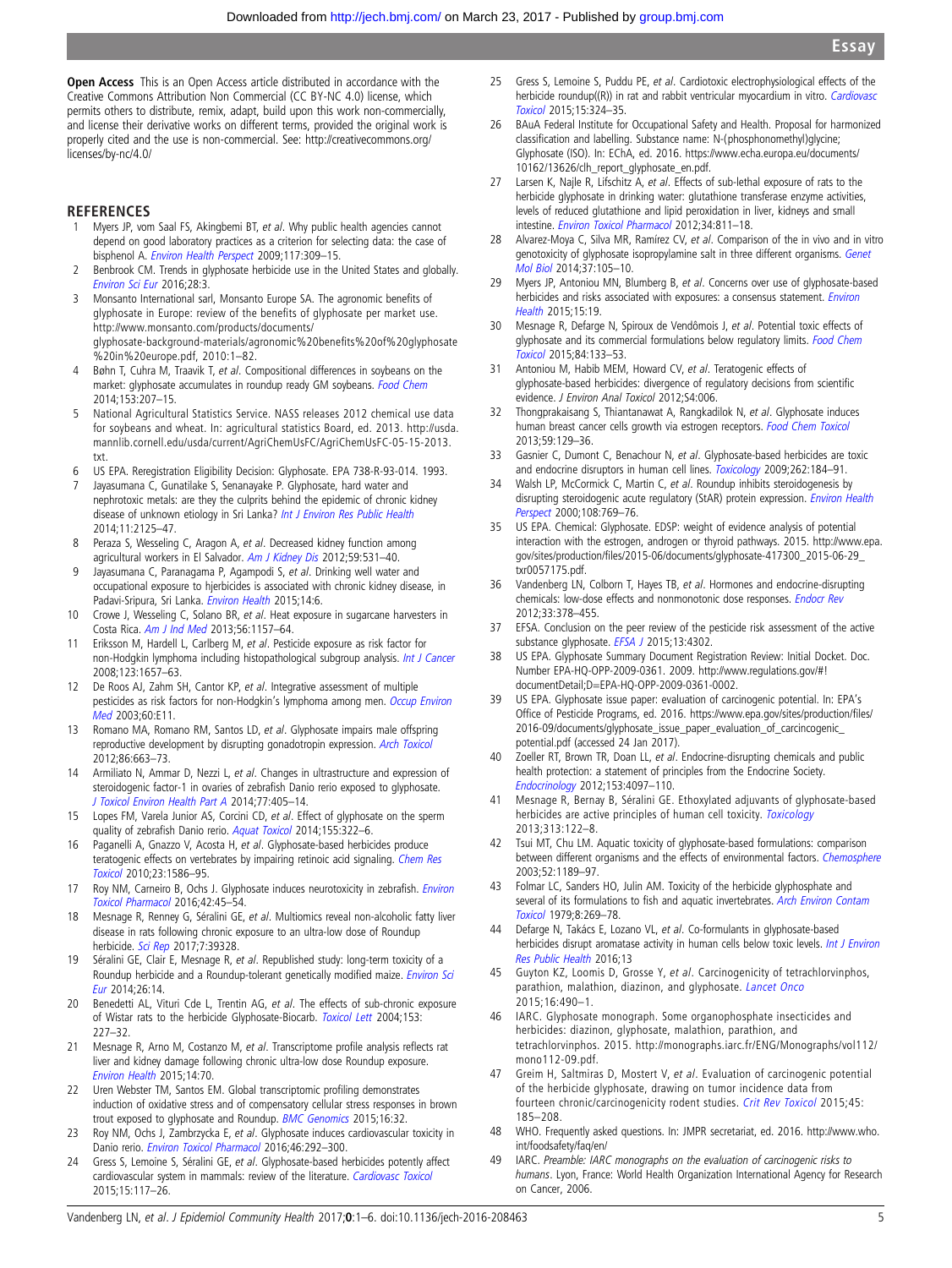- <span id="page-5-0"></span>50 BfR. Frequently asked questions on the assessment of the health risk of glyphosate. 2016. [http://www.bfr.bund.de/en/frequently\\_asked\\_questions\\_on\\_the\\_assessment\\_](http://www.bfr.bund.de/en/frequently_asked_questions_on_the_assessment_of_the_health_risk_of_glyphosate-127871.html) [of\\_the\\_health\\_risk\\_of\\_glyphosate-127871.html](http://www.bfr.bund.de/en/frequently_asked_questions_on_the_assessment_of_the_health_risk_of_glyphosate-127871.html)
- 51 Beronius A, Hanberg A, Zilliacus J, et al. Bridging the gap between academic research and regulatory health risk assessment of endocrine disrupting chemicals. [Curr Opin Pharmacol](http://dx.doi.org/10.1016/j.coph.2014.08.005) 2014;19:99–104.
- 52 Bergman A, Andersson AM, Becher G, et al. Science and policy on endocrine disrupters must not be mixed: a reply to a "common sense" intervention by toxicology journal editors. [Environ Health](http://dx.doi.org/10.1186/1476-069X-12-69) 2013;12:69.
- 53 Trasande L, Vandenberg LN, Bourguignon JP, et al. Peer-reviewed and unbiased research, rather than 'sound science', should be used to evaluate endocrine-disrupting chemicals. [J Epidemiol Community Health](http://dx.doi.org/10.1136/jech-2016-207841) 2016;70:1051–6.
- 54 European Commission. FAQs: Glyphosate. Secondary FAQs: Glyphosate, 2016.
- 55 Trasande L, Zoeller RT, Hass U, et al. Estimating burden and disease costs of exposure to endocrine-disrupting chemicals in the European Union. [J Clin Endocrinol Metab](http://dx.doi.org/10.1210/jc.2014-4324) 2015;100:1245–55.